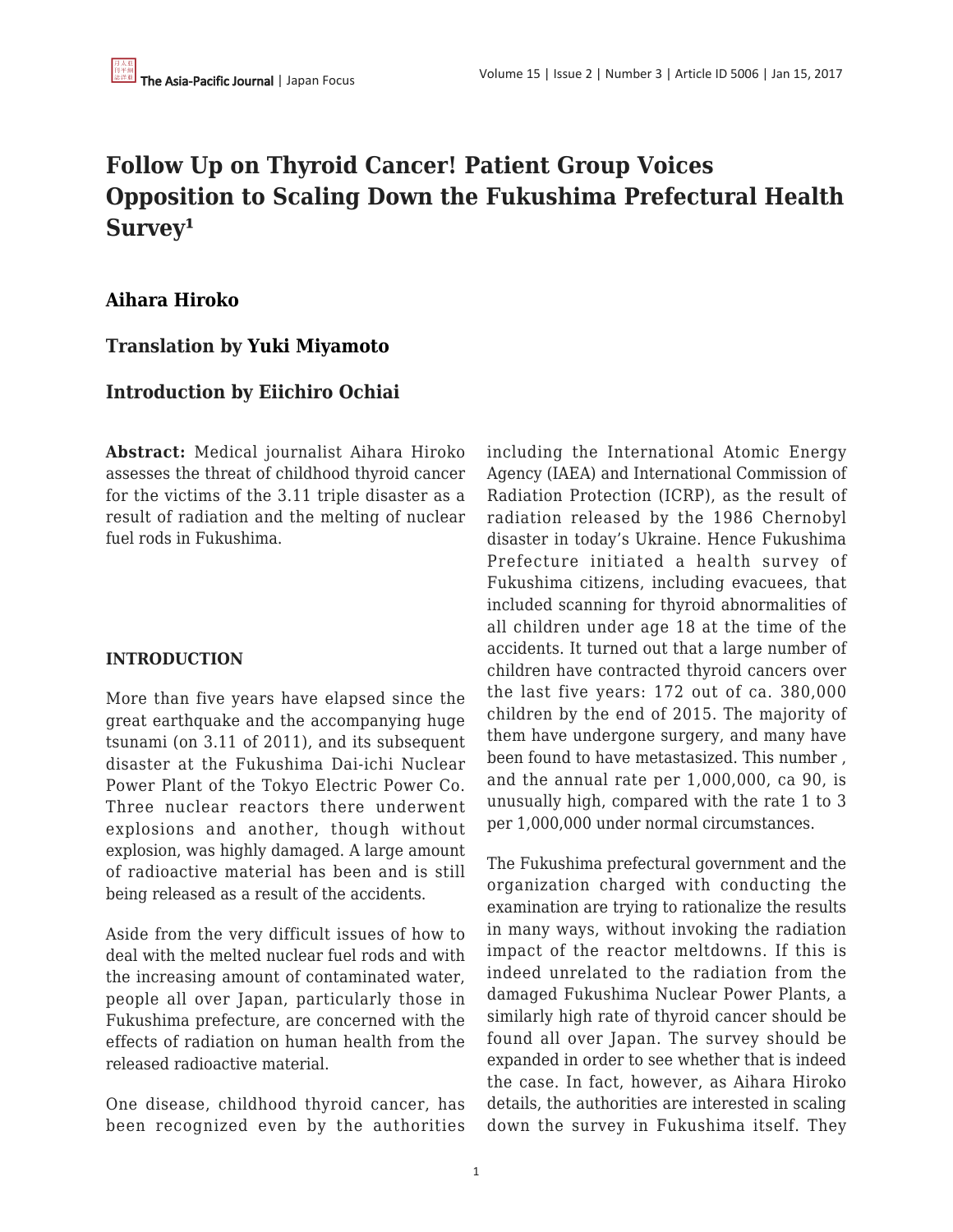

argue, curiously, that the results are causing anxiety and therefore are an example of "reputational damage," an interpretation that excludes the possibility of actual harm to health and agricultural produce and other commercial activity. Moreover, they throw out the distraction of the need to respect individual choice, that is, the right of families to refuse screening. It is difficult to understand their reasoning as anything other than an expression of their wish to leave ambiguous the cause of rising rates of thyroid cancer. Thyroid cancer seems to be increasing even among adults. Indeed, Aihara's article introduces the case of an adult patient, a rare case in which an individual is willing to be identified by name, given the degree of social anxiety generated by the fear of discrimination in Japan.

Thyroid cancer is only one of many health problems observed in the atomic bomb victims and the people affected by the Chernobyl disaster. Indeed, there are indications that many diseases including leukemia and heart diseases are increasing after the Fukushima accident all over Japan (Ochiai, 2015). Radiation is basically incompatible with life, indeed, everything on this earth (Ochiai, 2013). This fact needs to be recognized by the human race. No activity that releases radioactive materials in large quantities, whether for military use or power generation, should be allowed.

Ochiai, 2013: "Hiroshima to Fukushima: Biohazards of Radiation" (Springer Verlag Heidelberg, 2013)

Ochiai, 2015: ["The Human Consequences of the](https://apjjf.org/-Eiichiro-Ochiai/4382) [Fukushima Daiichi Nuclear Power Plant](https://apjjf.org/-Eiichiro-Ochiai/4382) [Accident"](https://apjjf.org/-Eiichiro-Ochiai/4382)

**Follow Up on Thyroid Cancer! Patient Group Voices Opposition to Scaling Down the Fukushima Prefectural Health Survey<sup>2</sup>**

The total cost of the damage caused by the Fukushima Daiichi nuclear power plant accident is estimated at thirteen trillion yen. Yet, health damage is hard to see, and even when problems become evident, many of them are neglected. One of the most worrisome of these is thyroid cancer. Five years have passed since the accident of 2011, the threshold year when thyroid cancer began to increase after Chernobyl, according to experts such as Yamashita Shun'ichi, known as the "authority on the health risks of radiation exposure." Here we try to grasp what is happening on the ground.

"Although getting a checkup was a financial strain and time consuming, I am trying to view the experience positively as my cancer was detected at an early stage. If treatment had been delayed, the probability of the cancer spreading was quite high."

So says Watanabe Norio, a high school teacher in Fukushima Prefecture who had thyroid cancer surgery in 2015. It was in the summer of 2013, when he and his family had their thyroids checked at a private clinic, that a tumor was discovered. The initial diagnosis was that the tumor was benign but called for observation. After a year, the tumor had grown bigger. Watanabe went to a larger hospital where his tumor was diagnosed, this time, as cancerous, and one side of his thyroid gland was removed.

Once Watanabe was discharged from the hospital, several of his current and former students, who happened to learn about his surgery, came to ask him personally about group thyroid screening: what to expect, the nature of the examination and treatment, and his hospitalization experience. All of them suffered from thyroid problems after the Fukushima nuclear accident.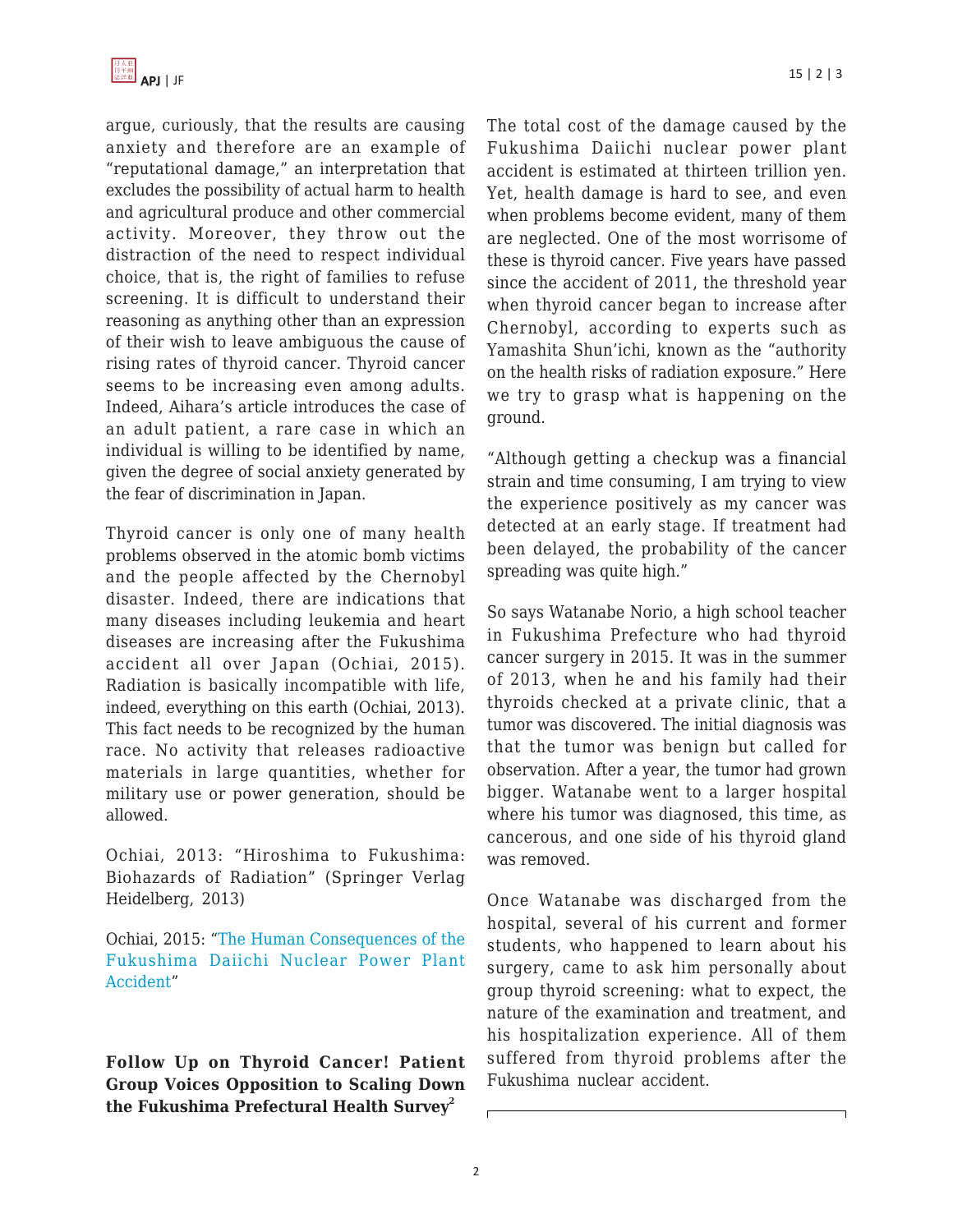



**Self-portrait of Mr. Watanabe in the hospital. Photo by Watanabe Norio**

Among them, one had been diagnosed with a primary thyroid cancer with an uncomplicated convalescence and favorable prognosis; another was diagnosed with papillary thyroid cancer. One had thyroid cancer surgery; another stopped going to school, unable to talk to anyone about the surgery. One was shocked by the scar on the neck left by the surgery, while another could not speak of the surgery even to extended family. People react to their illnesses differently: on the one hand, we know people who are leading "normal" lives after the surgery; on the other, there are those who, fearful of discrimination and prejudice, have no one to talk to.

Watanabe recalls that during his hospitalization, a nurse told him that there were a considerable number of people hospitalized for thyroid cancer surgery. Even as an adult, he found the hospital stay and cancer treatment difficult to deal with financially, physically and emotionally. It was an experience that inevitably affected his whole family. Every time Watanabe hears doctors talk optimistically about the "favorable prognosis of thyroid cancer relative to other cancers" in the context of the Prefectural Health Survey conducted by Fukushima Prefecture, he feels put off, as if they were making light of his illness.

What to Expect after the Dissolution of the Reconstruction Agency?

As part of the Prefectural Health Survey, Fukushima Prefecture has conducted checkups on the thyroid glands of children who were under eighteen years old at the time of the accident. Among the 370,000 examined, 172 minors have been diagnosed with thyroid cancer or suspected thyroid cancer. 131 have already had their thyroids removed.

The Fukushima Prefectural Oversight Committee of the Prefectural Health Survey (hereafter "Oversight Committee") holds that it is "unlikely" that these cases are related to radiation exposure from the accident in 2011, but the residents' anxiety continues to mount over the abnormally high rate of cancer in children. Doctor Yamashita Shun'ichi,<sup>3</sup> the "authority on radiation exposure risk," estimates the dormant period of thyroid cancer to be four to five years, based upon the Chernobyl nuclear accident (though some argue that an increase in thyroid cancer was observed two to three years after the accident), which suggests that there may be a precipitous rise in rates in the near future.

It is precisely at this moment that plans to reevaluate the thyroid examination program, including the possibility of scaling back, surfaced.<sup>4</sup> The rationale is that the screening is "disadvantageous for the children of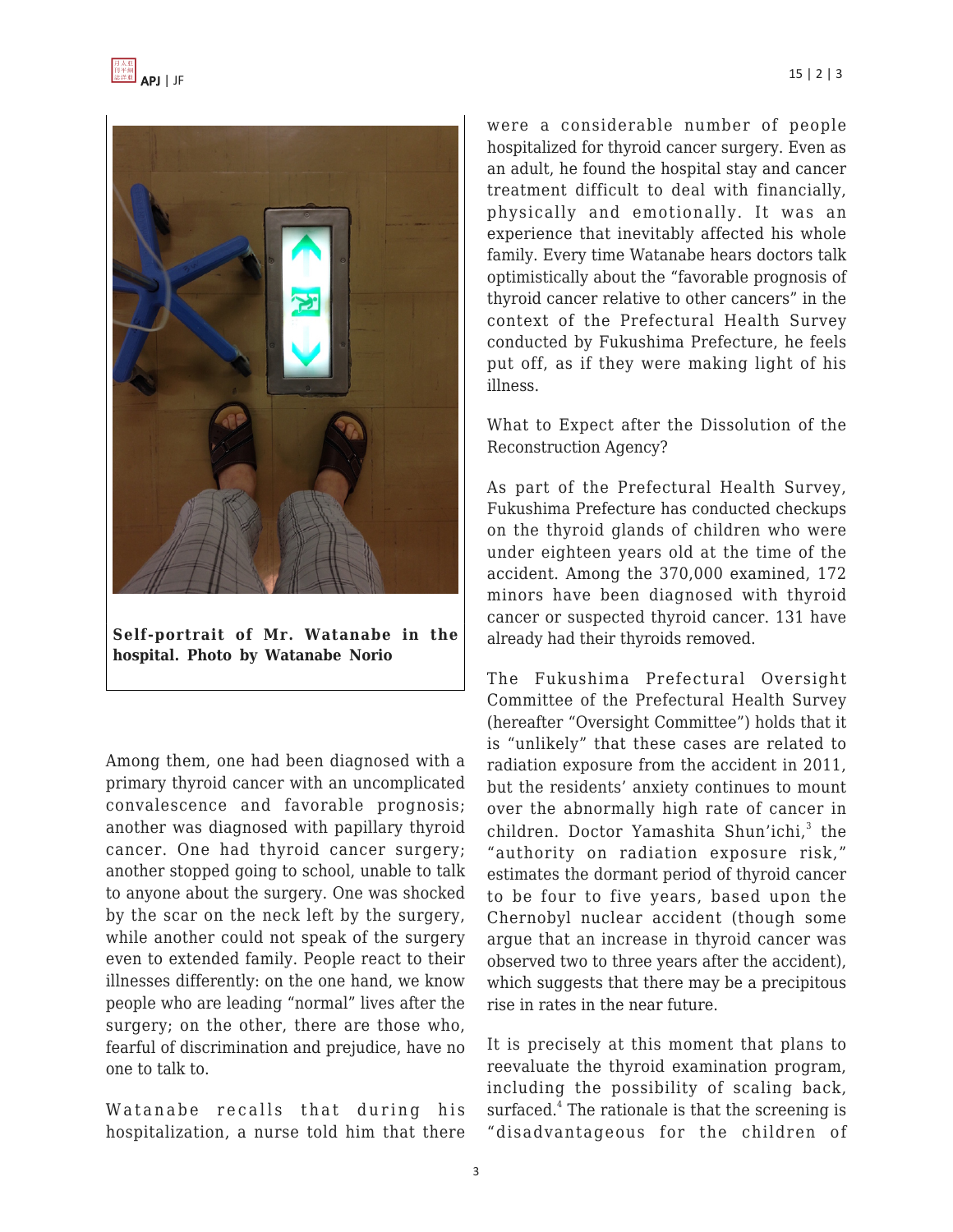# Fukushima."

After the nuclear accident, Fukushima Prefecture embarked on the Prefectural Health Management Survey of May 2011 to study the impact of radiation on health and managing resident health. The task was consigned to Fukushima Medical University. It entails a "basic survey" in which all citizens of the prefecture (including mandatory and voluntary evacuees) are queried about their daily activities following the accident in order to estimate their level of external exposure; "thyroid examinations" targeting 370,000 children who were eighteen or younger at the time of the accident; an "internal exposure examination using whole body counters," which measure the internal exposure dose; a "medical examination" providing a general checkup, including measuring leukocyte counts $^5$  and a "survey on mental health and daily habits" of the residents of evacuation zones; and a "questionnaire for expectant and nursing mothers" who have maternity passbooks.<sup>6</sup>

Since the establishment of the Survey, however, problems have emerged one after another. For example, in the fall of 2012, it turned out that the Oversight Committee held a "secret meeting," inviting the members to conform to an interpretation of the Survey results that concludes that a newly discovered thyroid cancer case has no causal relation with the Fukushima nuclear accident. When this secret meeting was made public, Murata Fumio, then vice governor, apologized for it before the prefectural assembly. $^7$  The Committee also received complaints about the term "management" in the title of the Survey, as it suggested that the Survey could lead to the "management/control" of citizens. The Oversight Committee subsequently removed "management" from the Survey name [in 2014, the Survey was renamed the Prefectural Health Survey].

The Prefectural Health Survey (hereafter

"Survey") is administered independently by Fukushima Prefecture. It is to be distinguished from the medical examinations and special health checkups mandated at businesses and schools. Under the supervision of the central government's Reconstruction Agency, the Act on Special Measures for Fukushima Reconstruction and Revitalization<sup>8</sup> stipulates the content of the Survey and provides budgetary assistance. An enormous sum of public funds and funds related to reconstruction poured into the reserves of the Prefectural Health Management Fund for these activities. As of the beginning of fiscal year 2015, the amount in this Fund was approximately 135 billion yen. However, 55.7 billion of that 135 billion has already been spent, and the current balance is estimated to be 76 billion. Although Fukushima Prefecture claims that the national government has pledged to continue to fund the Survey, the Reconstruction Agency itself is scheduled to be dissolved in 2020, and the Fund to be discontinued in 2040. While the prefecture promises "life-long examinations," with funding and other issues unresolved, continuationof the practice is up in the air.

# **A New Form of "Reputational Damage" (Fūhyō higai)?**

The discussion about "reevaluation/scaling down" began on July 3, 2016 when the Fukushima Pediatric Association (hereafter "Pediatric Association") adopted a statement at its general assembly, which it submitted to Fukushima Prefecture in the form of a petition on August 25. The statement reads, "[regarding the result of the Prefectural Health Survey] at this stage, it is difficult to make a scientific and objective assessment of the multiple cases reported [of thyroid cancer]. Yet we observe health concerns and anxieties spreading among not only the youth targeted for this examination and their parents but among prefectural residents in general." Here, the Survey reports are identified as the cause of resident anxiety.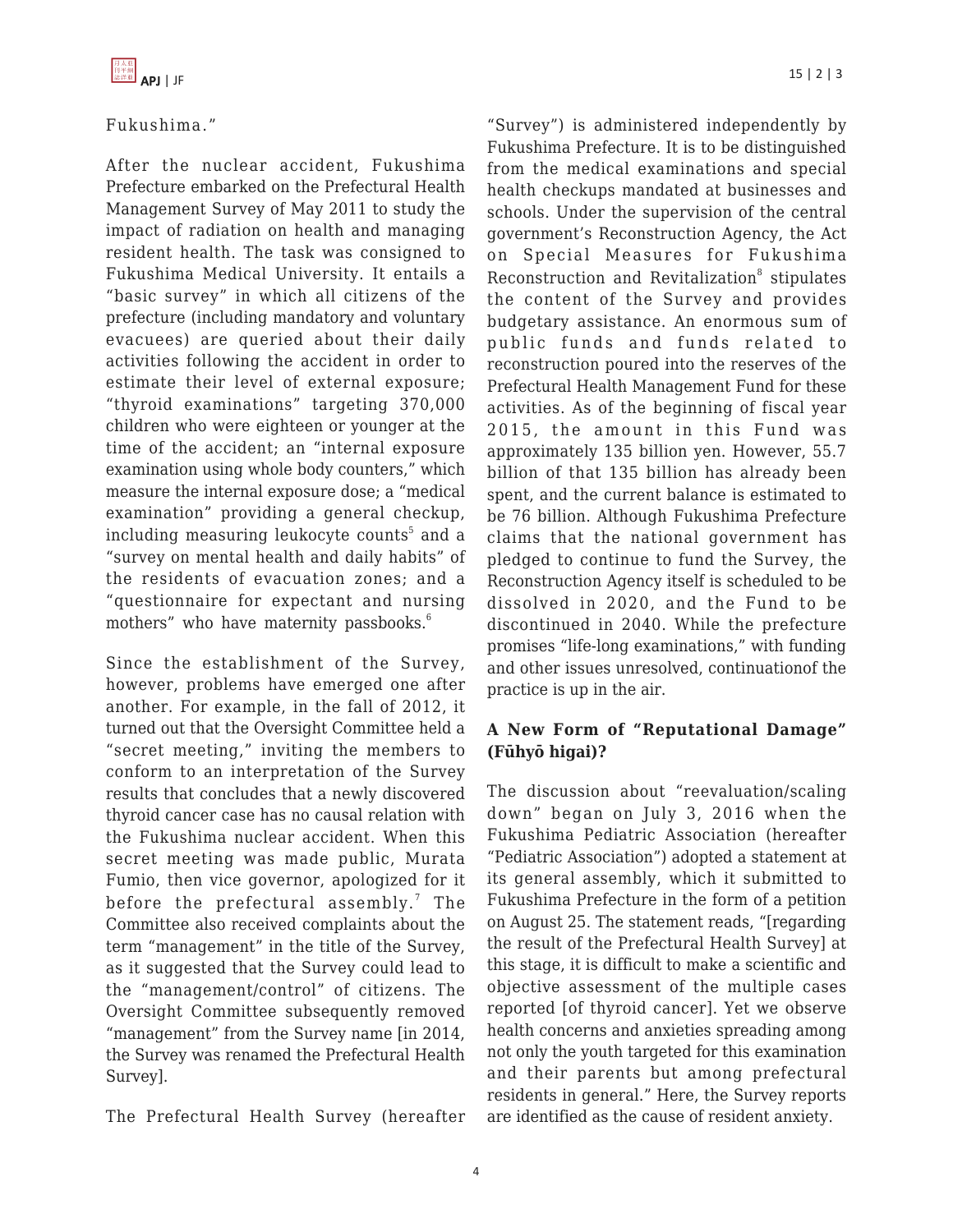"From the standpoint of alleviating such anxiety," reads the statement, "current practice regarding thyroid examination as well as subsequent medical treatment and care should be reconsidered in part." Additionally, the statement announces the launching of a new and independent review committee by the Pediatric Association.

On July 4, Fukushima Min'yū, a local newspaper, first reported the Pediatric Association's statement under the following headline: "Calling for reconsideration of 'thyroid examinations,' Fukushima Pediatric Association to establish independent committee." About a month later, on August 8, Min'yū ran another article, entitled "Discussion to reconsider thyroid examination; Oversight Committee may reduce scope," introducing the views of Hoshi Hokuto, chair of the Oversight Committee, and Ōga Kazuhiro, president of the Pediatric Association.

In the article, both Hoshi and Ōga endorse the idea of restructuring the thyroid examinations, despite the fact that the risk of exposure following the nuclear accident remains high in Fukushima. Moreover, neither refers to the importance of early detection and prevention of cancer among children.

"There is little merit to early detection of a cancer that progresses slowly and has a favorable prognosis," Ōga declares. "Conducting the screening is itself provoking anxiety." He continues, "Reports of multiple cancer cases can lead to reputational damage, which might disadvantage not only the children but all residents of Fukushima." It is his personal opinion that "The choice not to take the examination should be respected, and the current practice, in which examinations are conducted in semi-compulsory fashion at schools and kindergartens needs to be corrected. Instead, we should establish a system restricted to those who wish to be screened."

Showing his respect for Ōga's opinion, Hoshi states that, "At the very least, we cannot willfully charge ahead with the current form of examination."

### **No Expansion in Scope or Substance**

Let us now turn to the prefectural take on this issue—the very agent of the examinations.

Ide Takatoshi, director of the health and welfare division, received the petition from the Fukushima Pediatric Association, represented by Ōga, on August 25. In response to my query, Ide stated, "We would like to await the discussions that will take place at an Oversight Committee meeting and an international conference to be held in September in Fukushima." The 24th Oversight Committee meeting was scheduled to take place on September 14, and Ide did not deny the possibility that the meeting might spark a discussion for scaling down the thyroid screenings (As for the result, please see note 3).

In fact, however, even before the Pediatric Association petition, the Prefecture had already taken steps to prepare for the possibility of decreasing the pool of examinees.

One of these can be seen in the change in the consent form distributed at the second round of full-scale examinations that began in fiscal year 2015. Whereas earlier forms simply had a "consent" box to be checked off, the new form had a new "do not consent" box.

This addition may suggest the desire of the prefecture to respect the will of individuals who do not wish to take the examination. Given, however, the clearly noninvasive technology of ultrasound examination of the thyroid, and the importance from the standpoint of preventive medicine of protecting children's health through early detection and treatment, does this shift—which proactively identifies children who will not be examined and removes them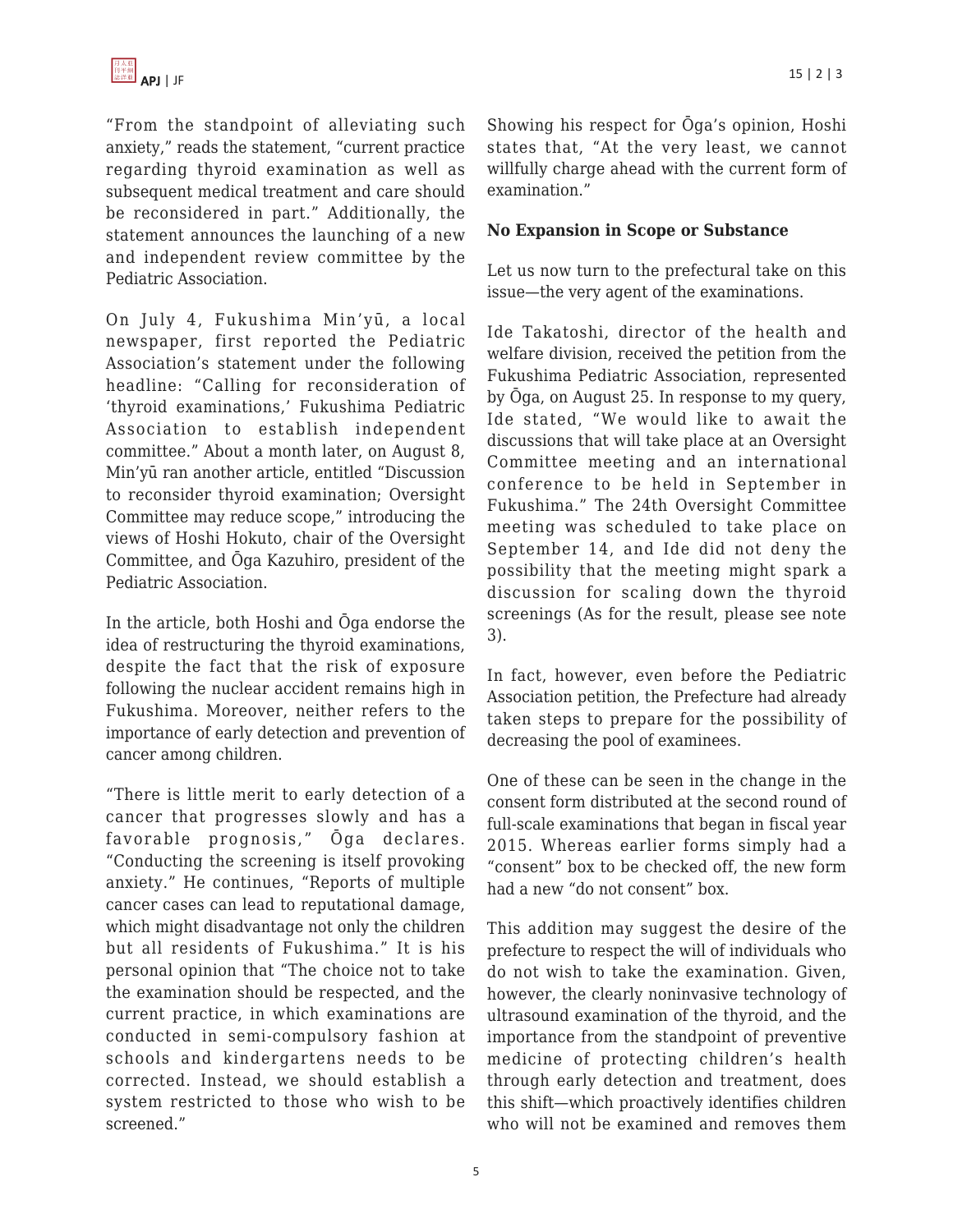

from the process—not strike at the heart of the principle of "fairness and uniformity" underlying this taxpayer-supported project? This change gives rise to another question, as to whether the prefecture has fully explained the possible consequences of delayed cancer detection. Adding the choice to opt out, I worry, is a means for gathering concrete numbers of those who are not interested, which in turn, might be used to provide "a rationale for scaling down the examinations."



**On August 25: representatives of the Fukushima Pediatric Association submitting a petition to Fukushima Prefecture, asking for reevaluation/scaling-down of thyroid examinations. Photo by Aihara Hiroko**

With these questions in mind, I had an opportunity to ask Ōga and Hoshi about the motivation behind their statements. Both Ōga and Hoshi said "the newspapers exaggerated," and denied a part of their statements as cited in the media. Ōga claims, "There was too much personal opinion in my interview article, which wasn't great. What the Pediatric Association is asking for is not to cut back on the examination, but to revise a part of its procedure. The current thyroid screening practice turns up more and more latent cancer cases, which almost all medical doctors 'believe have no association with radiation exposure.'" In response to my question on revision of the procedure, Ōga replied, "We will discuss the best procedure to be implemented in our review committee." But he also made clear that "neither expansion of the examination nor enhancement of its content" would be on the table.

In contrast, Hoshi remained ambiguous: "The Pediatric Association's petition is one of many opinions. We will continue to discuss the matter, including maintaining the current practice as an option."

### **The Disadvantages of Screening?**

"Excessive screening? Preposterous. I am quite concerned about the discussion of possible scaling down. I asked the prefectural staff what disadvantages could be expected, with respect to protecting residents and patients. They only said, 'That's what the experts say,' and failed to provide any concrete explanations. They ought to be seriously thinking about what disadvantages there are to be eliminated, and what advantages are to be protected."

Such is the strong protest expressed by lawyer Kawai Hiroyuki, founding member and coorganizer of the "3/11 Thyroid Cancer Family Association" (hereafter "Family Association"), at a press conference held at the prefectural hall press club after submitting a petition on behalf of the Family Association to Fukushima Prefecture on August 23.<sup>9</sup>

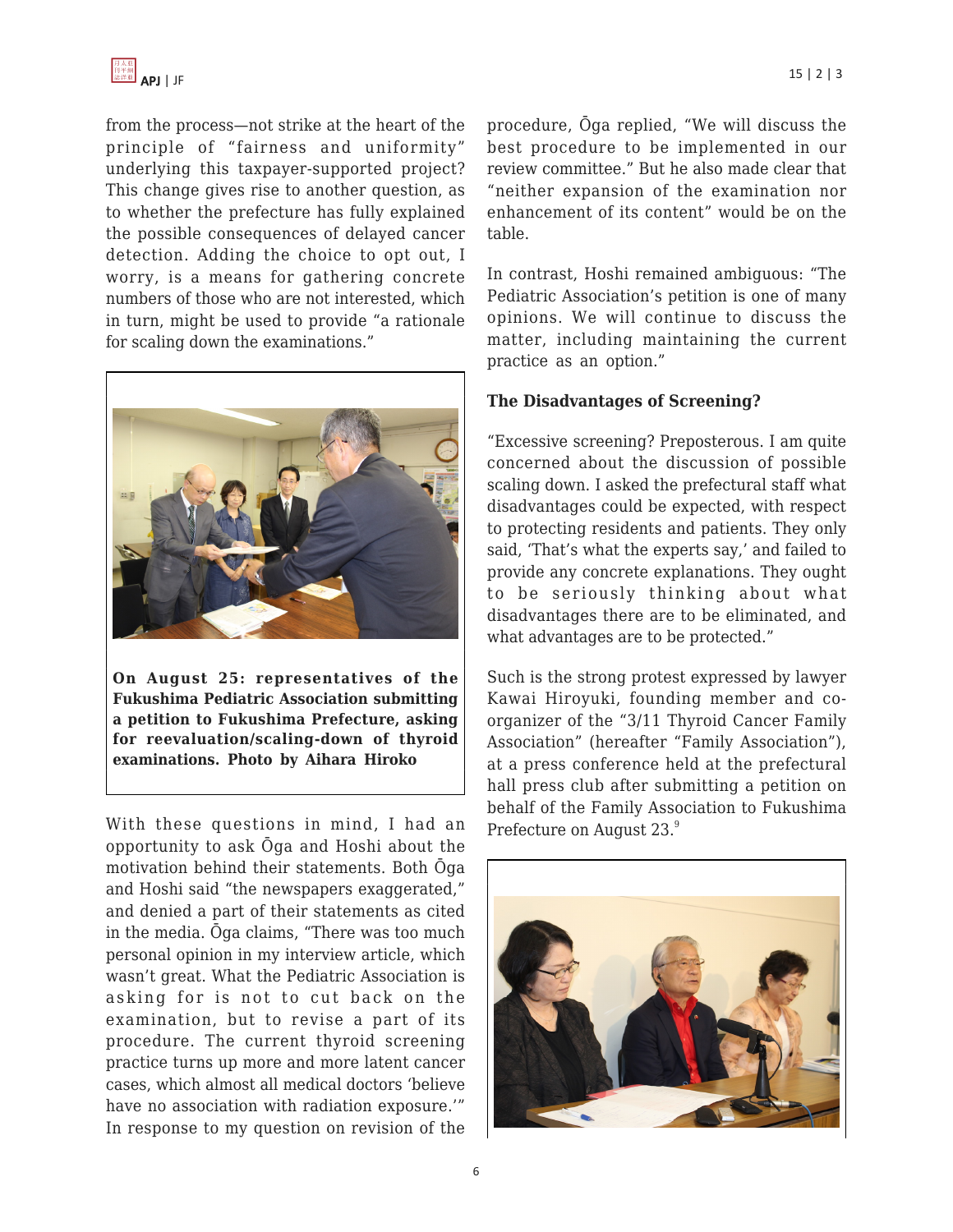

**On August 23: lawyer Kawai Hiroyuki and co-organizers of the "3/11 Thyroid Cancer Family Association" holding a press conference pleading for expansion of the scope and substance of thyroid examinations. Photo by Aihara Hiroko**

Dentist Takemoto Yasushi, vice-representative of the Family Association, followed up with this appeal: "Some may think that it is the growing frequency of diagnosis that is causing anxiety, but discontinuing the examination would cause anxiety. True relief would come from enhancing the examination and follow-up treatment."



**Shadow of Mr. Watanabe. Photo by Watanabe Norio**

Medical doctor and another Family Association

facilitator, Ushiyama Motomi, added, "It was just at the five-year point after Chernobyl that cancer cases started increasing. There is so much that we don't know yet. Given the fact that so many cancer patients were found after the second-round full-scale examination, scaling down the screenings will not benefit residents. Without providing sufficient and appropriate information to patients, it is problematic to leave individuals to decide on their own whether to take part in the examination."

On September 1,124 groups—domestic and international—jointly submitted a petition to the prefecture. They demand that the prefecture maintain the current practice and further broaden the pool in order to gain an accurate grasp of the situation; to elucidate the causal relationship between cancer and radiation exposure; and to reexamine the appropriateness of the surgeries performed upon 131 patients.<sup>10</sup>

Watanabe, the high school teacher introduced at the beginning of this article who had his thyroid removed, reflects, "We Fukushima residents have fears about health problems cropping up in the future. Especially for the young generation, continued screening and examination are indispensable. Even adults should have regular checkups."

For the second-round full-scale examination, there is no compensation for parents who miss work to accompany their children, and transportation is also out of pocket. The Family Association receives complaints about a system that fails to provide for accessible examination and treatment.

Continued vigilance is necessary to ensure that the prefecture not scale back the screening and examination program in response to pressures from one set of doctors and organizations while ignoring the voices of all residents as well as patients.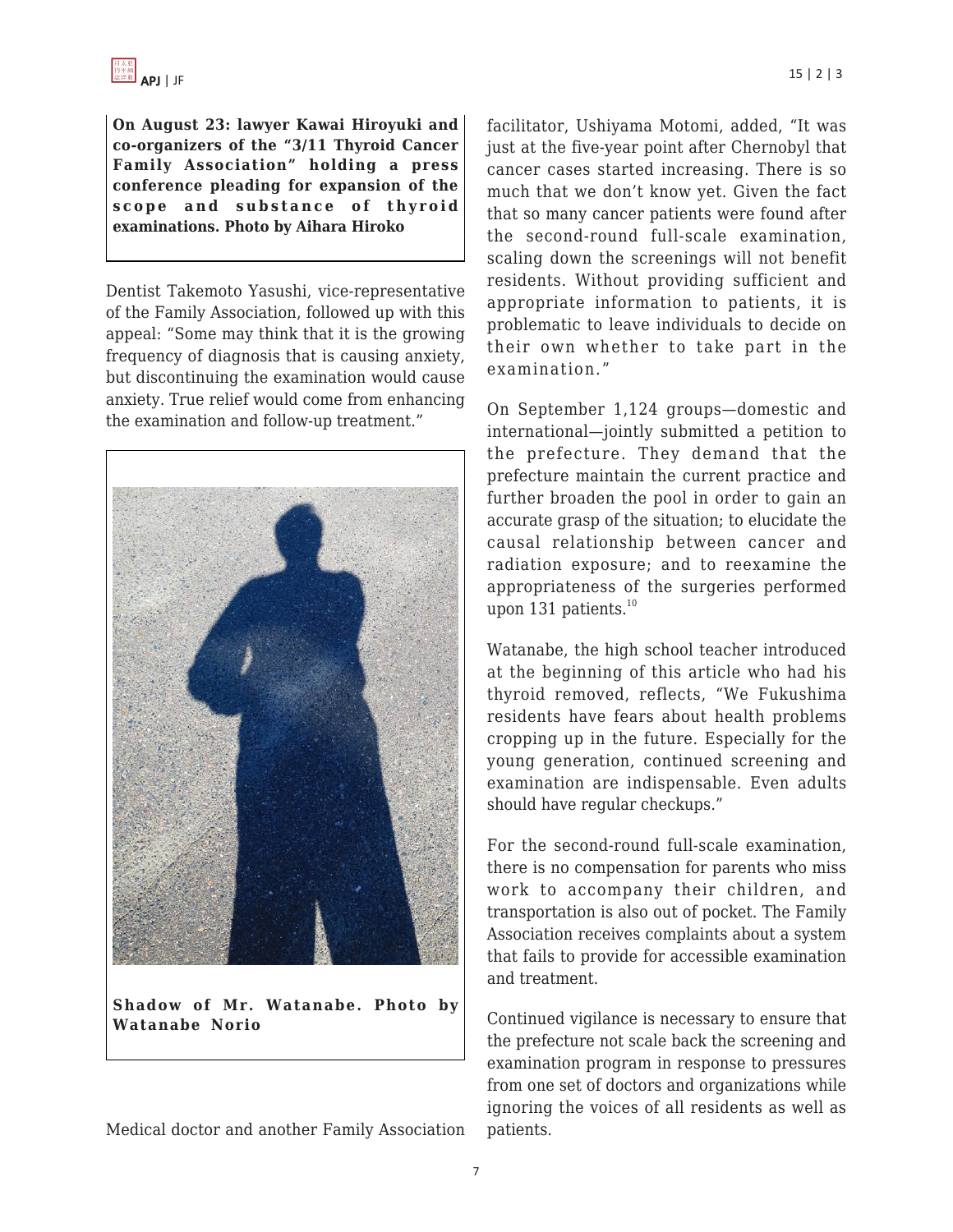

#### **Table 1: Developments to date regarding thyroid cancer among children (Shūkan Kinyōbi)**

| 2011 March    | Meltdown at TEPCO's Fukushima Daiichi nuclear power plant                                                                                                                                                                                |  |
|---------------|------------------------------------------------------------------------------------------------------------------------------------------------------------------------------------------------------------------------------------------|--|
| May           | First Fukushima Health Management Survey Oversight Committee<br>meeting                                                                                                                                                                  |  |
| October       | Preliminary screening (first round) begins (continues into 2013)                                                                                                                                                                         |  |
| 2013 February | Oversight Committee announces ten cases of thyroid cancer                                                                                                                                                                                |  |
| November      | Environment Ministry convenes "Expert Committee Regarding the<br>Status of Health Management of Residents Following the Accident<br>at the Tokyo Electric Power Company's Fukushima Daiichi Nuclear<br>Power Station"                    |  |
|               | First Thyroid Examination Evaluation Task Force meeting                                                                                                                                                                                  |  |
| 2014 April    | Full-scale examination (second round) begins (continues into 2015)                                                                                                                                                                       |  |
| December      | Interim report issued by Environment Ministry's "Expert"<br>Committee Regarding the Status of Health Management of<br>Residents Following the Accident at the Tokyo Electric Power<br>Company's Fukushima Daiichi Nuclear Power Station" |  |
| $2015$ March  | "Interim report on thyroid cancer" issued by Oversight Committee                                                                                                                                                                         |  |
| 2016 March    | "Interim report on Prefectural Health Survey" issued by Oversight<br>Committee                                                                                                                                                           |  |
| April         | Third-round examination begins                                                                                                                                                                                                           |  |
|               | 24th meeting of Oversight Committee scheduled (translator's note-                                                                                                                                                                        |  |

September 14 24th meeting of Oversight Committee scheduled (translator's note: as for the result, please see note 3.)

#### **Table 2: Modifications in the Prefectural Health Survey (Hiroko Aihara) Initial Conditions (views**

|                                                                                                       | of the Oversight<br><b>Committee and Chair)</b>                                                  | <b>After Launch of the Survey</b>                                                                                                                                                                                                        |
|-------------------------------------------------------------------------------------------------------|--------------------------------------------------------------------------------------------------|------------------------------------------------------------------------------------------------------------------------------------------------------------------------------------------------------------------------------------------|
| Name                                                                                                  | "Prefectural Health<br>Management Survey"                                                        | "Prefectural Health Survey"<br>("management" deleted)                                                                                                                                                                                    |
| Objectives                                                                                            | To alleviate resident health<br>concerns and promote<br>future health management                 | To assess residents' levels of radiation<br>exposure and determine their health<br>condition: to maintain and enhance<br>long-term health through prevention,<br>early detection and treatment                                           |
| Number of Thyroid<br><b>Cancer Patients</b><br>(under 18 years old<br>at the time of the<br>accident) | One to several cases per<br>million                                                              | To assess residents' levels of radiation<br>exposure and determine their health<br>condition: to maintain and enhance<br>long-term health through prevention,<br>early detection and treatment 172<br>cases out of approximately 300,000 |
| Influence of<br>Radiation                                                                             | In comparison with<br>Chernobyl, no patient under<br>age five; hard to attribute to<br>radiation | One thyroid cancer patient under five                                                                                                                                                                                                    |
| Consent to<br>Examination                                                                             | Acknowledging consent                                                                            | Additional box to state refusal of<br>examination                                                                                                                                                                                        |
| Increase Response<br>Rate for Basic<br>Survey                                                         | To increase response rate<br>as much as possible                                                 | Urge shift from attempting to raise<br>response rate to providing service for<br>residents wishing to know exposure<br>rates                                                                                                             |

This article originally appeared in Shukan Kinyobi, no. 1103, Sept. 9, 2016.

It was Norma Field who suggested a contribution from Eiichiro Ochiai as a preface to this article. Without her generous help, recommendations and suggestions, this article would not be made available in English, and in fact, it would be more appropriate to name her as a co-translator. Having said that, however, should any mistakes and factual errors be found in this article, it would fall under the responsibility of myself.

#### **Related Articles**

Eiichiro Ochiai, [The Human Consequences of](https://apjjf.org/-Eiichiro-Ochiai/438) [the Fukushima Dai-ichi Nuclear Power Plant](https://apjjf.org/-Eiichiro-Ochiai/438) **[Accidents](https://apjjf.org/-Eiichiro-Ochiai/438)** 

Eiichiro Ochiai, [The Manga "Oishinbo"](https://apjjf.org/-Eiichiro-Ochiai/4138/article.html) [Controversy: Radiation and Nose Bleeding in](https://apjjf.org/-Eiichiro-Ochiai/4138/article.html) [the Wake of 3.11](https://apjjf.org/-Eiichiro-Ochiai/4138/article.html)

Nakasatomi Hiroshi, [After Nuclear Disaster:](https://apjjf.org/-Nakasatomi-Hiroshi/4136) [The decision-making of Fukushima University](https://apjjf.org/-Nakasatomi-Hiroshi/4136) [authorities, the threat to democratic](https://apjjf.org/-Nakasatomi-Hiroshi/4136) [governance and countermovement actions](https://apjjf.org/-Nakasatomi-Hiroshi/4136)

Kyle Cleveland, [Mobilizing Nuclear Bias: The](https://apjjf.org/-Kyle-Cleveland/4116) [Fukushima Nuclear Crisis and the Politics of](https://apjjf.org/-Kyle-Cleveland/4116) [Uncertainty](https://apjjf.org/-Kyle-Cleveland/4116)

David McNeill, [Japanese Government](https://apjjf.org/-David-McNeill/4094) [Squelching Efforts to Measure Fukushima](https://apjjf.org/-David-McNeill/4094) [Meltdown](https://apjjf.org/-David-McNeill/4094)

Yasuhito Abe, [Safecast or the Production of](https://apjjf.org/-Yasuhito-_Abe_/4077/article.html) [Collective Intelligence on Radiation Risks after](https://apjjf.org/-Yasuhito-_Abe_/4077/article.html) [3.11](https://apjjf.org/-Yasuhito-_Abe_/4077/article.html)

Adam Broinowski, [Fukushima: Life and the](https://apjjf.org/-Adam-Broinowski/4009) [Transnationality of Radioactive Contamination](https://apjjf.org/-Adam-Broinowski/4009)

Paul Jobin, [The Roadmap for Fukushima Daiichi](https://apjjf.org/-Paul-Jobin/3967) [and the Sacrifice of Japan's Clean-up Workers](https://apjjf.org/-Paul-Jobin/3967)

Anders Pape Møller and Timothy A. Mousseau, [Uncomfortable Questions in the Wake of](https://apjjf.org/-Timothy-A__Mousseau/3921) [Nuclear Accidents at Fukushima and Chernobyl](https://apjjf.org/-Timothy-A__Mousseau/3921)

**Aihara Hiroko**, a native of Fukushima, is a freelance medical journalist. After having worked for Fukushima Minyū newspaper as a journalist and editor, she served as a government-paid secretary for a Diet member. She was a visiting research fellow at the Miller School of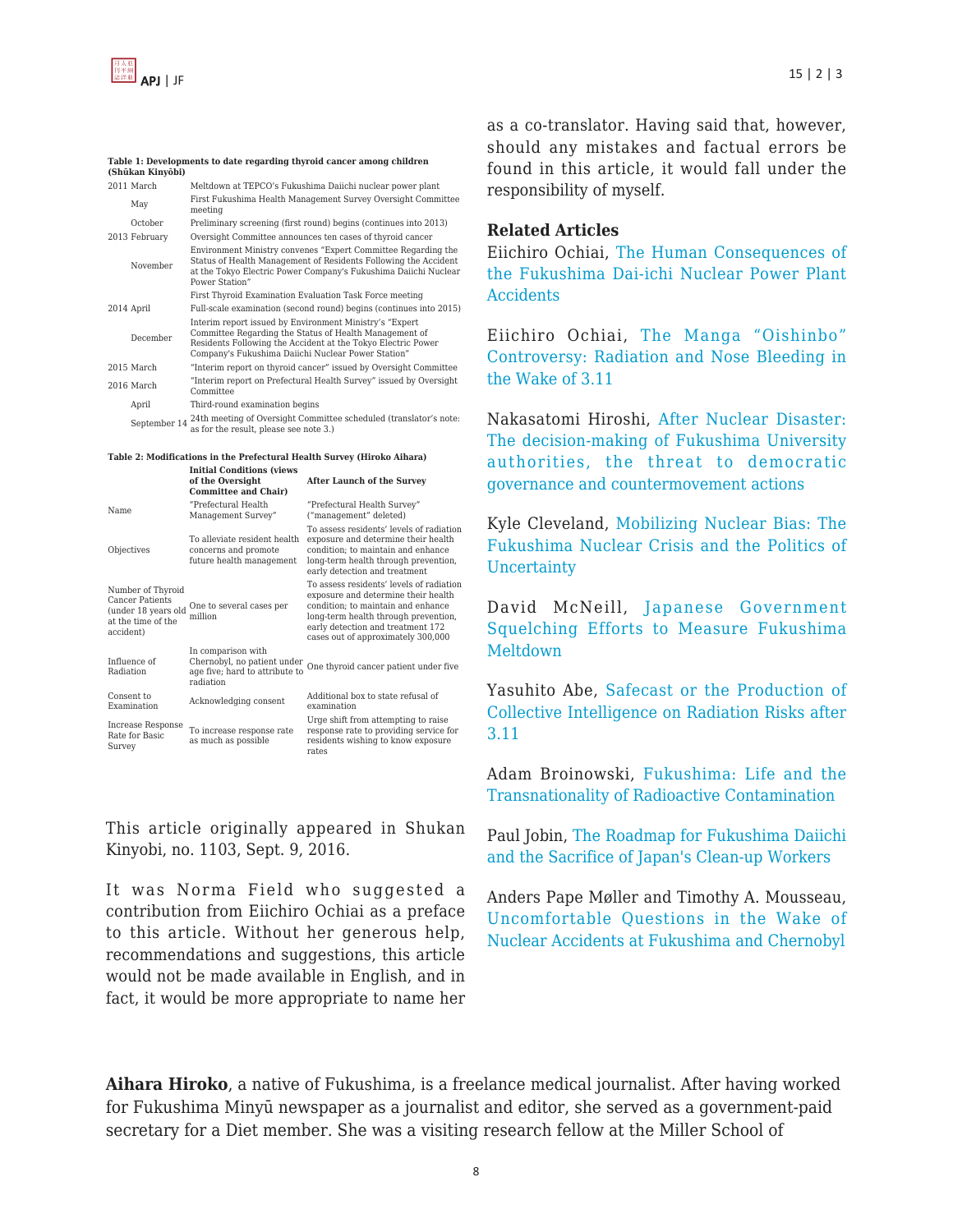Medicine at Miami University, the University of the Philippines, and the Ateneo de Manila University, the Philippines. Drawing upon her expertise in medical journalism, Aihara has been contributing to various news media, such as Big Issue Japan, Nikkei Business Online, Shūkan Asahi, and Shukan Kinyobi. Since 2013, she has published news through her own company, Japan Perspective News.

**Eiichiro Ochiai** was born in Japan, and educated up to the PhD in Japan. He taught and conducted research in chemistry at college/universities in Japan, the United States, Canada and Sweden. Publications include "Bioinorganic Chemistry, an Introduction" (Allyn and Bacon, 1977), "Bioinorganic Chemistry, a Survey" (Elsevier, 2008), "Chemicals for Life and Living" (Springer Verlag, 2011), and "A Sustainable Human Civilization Beyond 'Occupy' Movements" (Kindle, 2011). His recent publications in Japanese include *Hōshanō to jintai* (Radioactivity and human beings; Blue Backs, 2014); *Hōshanō wa jinrui o horobosu* (Radioactivity will destroy humanity*,* Ryokufū Shuppan, 2016).

**Yuki Miyamoto** is an associate professor at DePaul University, Chicago IL 60604, US. In addition to working on environmental ethics in Minamata, Japan, her publication centers around the atomic bomb discourse—a monograph, *Beyond the Mushroom Cloud: Commemoration, Religion, and Responsibility after Hiroshima* (Fordham University, 2011) and articles such as "In the Light of Hiroshima: Banalizing Violence and Normalizing Experiences of the Atomic Bombing," (forthcoming) and "Gendered Bodies in *Tokusatsu*: Reproduction and Representation of the Atomic Bomb Victims." She manages a website *The Atomic Age* with her colleagues.

# **Notes**

1 The website of the Fukushima prefectural government translates *Fukushima kenmin kenk*ō *chōsa* as the "Residents' Health Survey," but in this article, I will employ the term "Prefectural Health Survey". See [here](http://www.pref.fukushima.lg.jp/site/portal-english/en03-03.html). [All footnotes are by the translator]. 2 The website of the Fukushima prefectural government translates *Fukushima kenmin kenk*ō *chōsa* as the "Residents' Health Survey," but in this article, I will employ the term "Prefectural Health Survey". See [here](http://www.pref.fukushima.lg.jp/site/portal-english/en03-03.html).

3 Yamashita was a Nagasaki-born second-generation *hibakusha*. After working at the Nagasaki University School of Medicine, he visited Chernobyl in 1991 in order to conduct research on children suffering from thyroid cancer. Since then, he has visited Chernobyl over a hundred times. In light of his experience in Chernobyl, shortly following the meltdown of nuclear reactors in Fukushima in 2011, Yamashita was invited to serve as a radiation risk management adviser to Fukushima Prefecture. He is known for his claims, regarding radiation risk in Fukushima, that exposure to 100 mSv of radiation per year is safe and that radiation does not affect people who are "happy and laughing" but rather affects those who are "weak-spirited" and who "brood and fret." See "Japan Admits 3 Nuclear Meltdowns, More Radiation Leaked into Sea; U.S. Nuclear Waste Poses Deadly Risks" *Democracy Now!* June